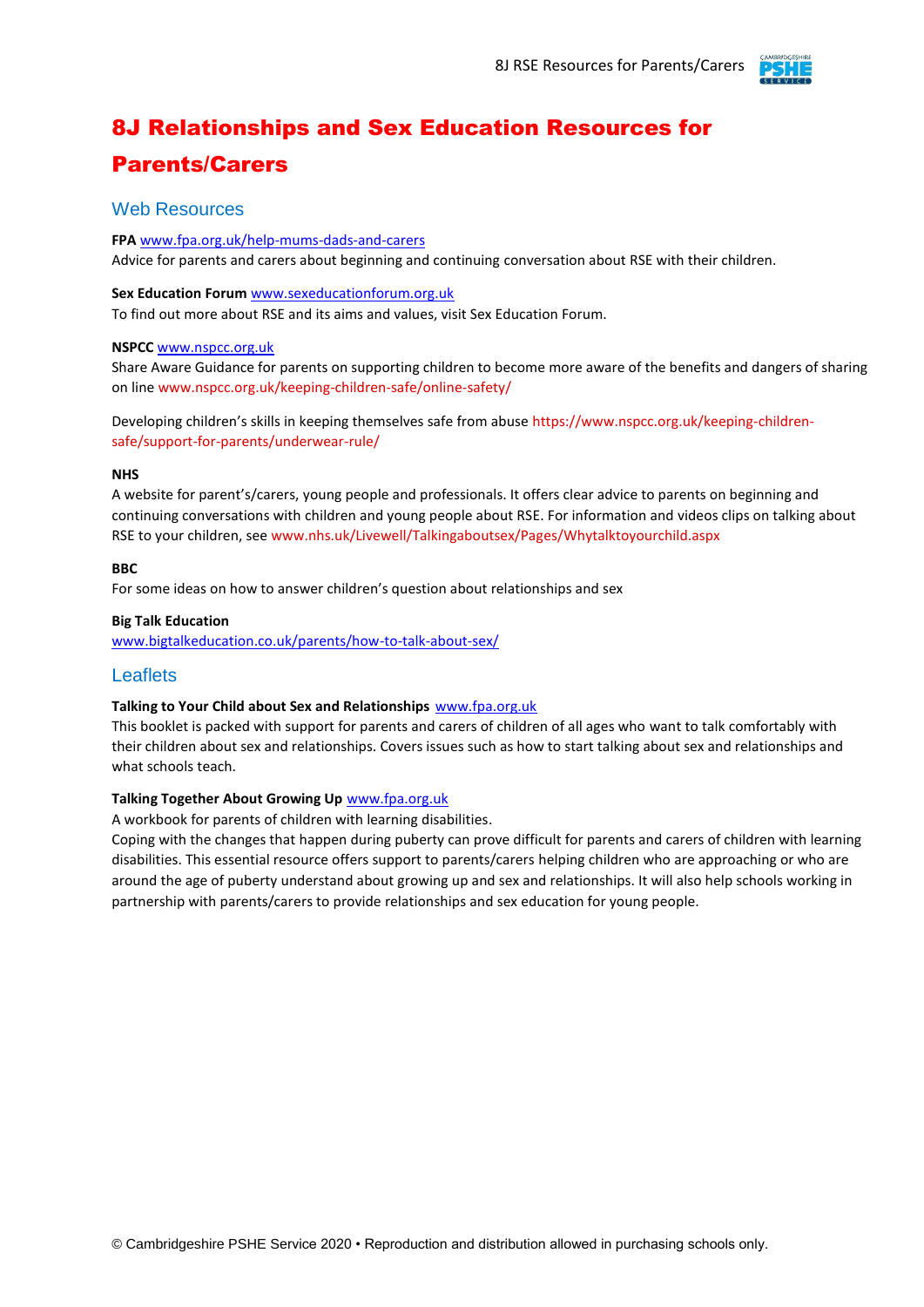

### **Books**

#### **Let's Talk: About Girls, Boys, Babies, Bodies, Families & Friends** Robie H Harris



Young children ask so many questions about their bodies and how they were made. With lively language, engaging art and clear, accurate information, this book answers those perfectly normal questions and will help even pre-school children feel proud and comfortable about their own bodies. It is an invaluable resource for parents, teachers, librarians and health professionals to use with children.

#### **Let's Talk About Where Babies Come From** Robie H. Harris



Covers a wide range of topics relating to sex and relationships in an accessible format. For children in key stage 2.

### **The Great Big Book of Families** Mary Hoffman



An early introduction to different types of family. Useful to start conversations about who is in your family and what makes your family special.

### **What's inside your tummy, Mummy?** A Cocovini



Every month a new picture shows how big baby is and how far along a timeline (featured at the foot of each spread) baby has moved. The real attraction of the book is the 'life-size' nature of the drawings, giving mother and child a fantastic opportunity to really explore what is happening, how big baby is in context to everyday objects and what baby can hear or indeed eats!

### **The World is Full of Babies** Nick Manning



An information book about animals and humans and how different babies develop and are cared for.

### **What's Happening to Me? (Girls)** S Meredith



A sensitive, detailed and informative guide to female puberty, this book will prove invaluable for both young girls and their parents alike, tackling key subjects from the physical changes that occur at this time to practical matters, such as buying your first bra. Approved by a team of topnotch consultants, this remarkable and reassuring book is entertaining, approachable and authoritative.